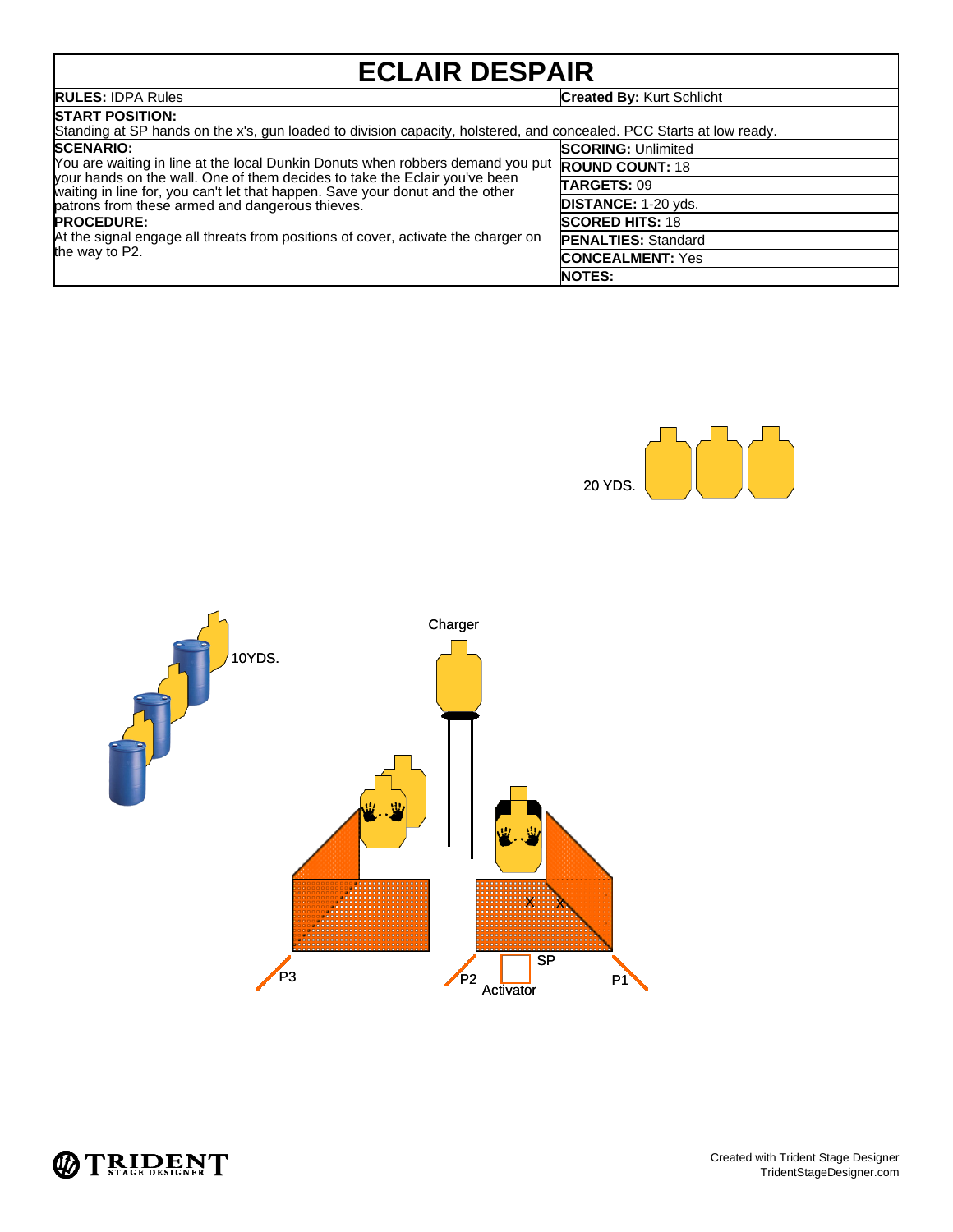# **FAST AND FURIOUS**

**RULES:** IDPA Rules **Created By:** Kurt Schlicht

## **START POSITION:**

Standing at SP ( center of the box), facing down range hands relaxed at sides, gun loaded to division capacity, and holstered. PCC starts at low ready.

### **SCENARIO:**

### **Standards**

### **PROCEDURE:**

At the signal engage all targets with one round to the body, then re-engage all targets with 1 round to the head. Make up shots may be taken only after all targets are fully engaged. All shots must be fired from inside the fault lines.

| <b>SCORING: Unlimited</b>  |
|----------------------------|
| <b>ROUND COUNT: 18</b>     |
| TARGETS: 09                |
| <b>DISTANCE: 7yds</b>      |
| <b>SCORED HITS: 18</b>     |
| <b>PENALTIES: Standard</b> |
| <b>CONCEALMENT: No</b>     |
| <b>NOTES:</b>              |
|                            |



SP

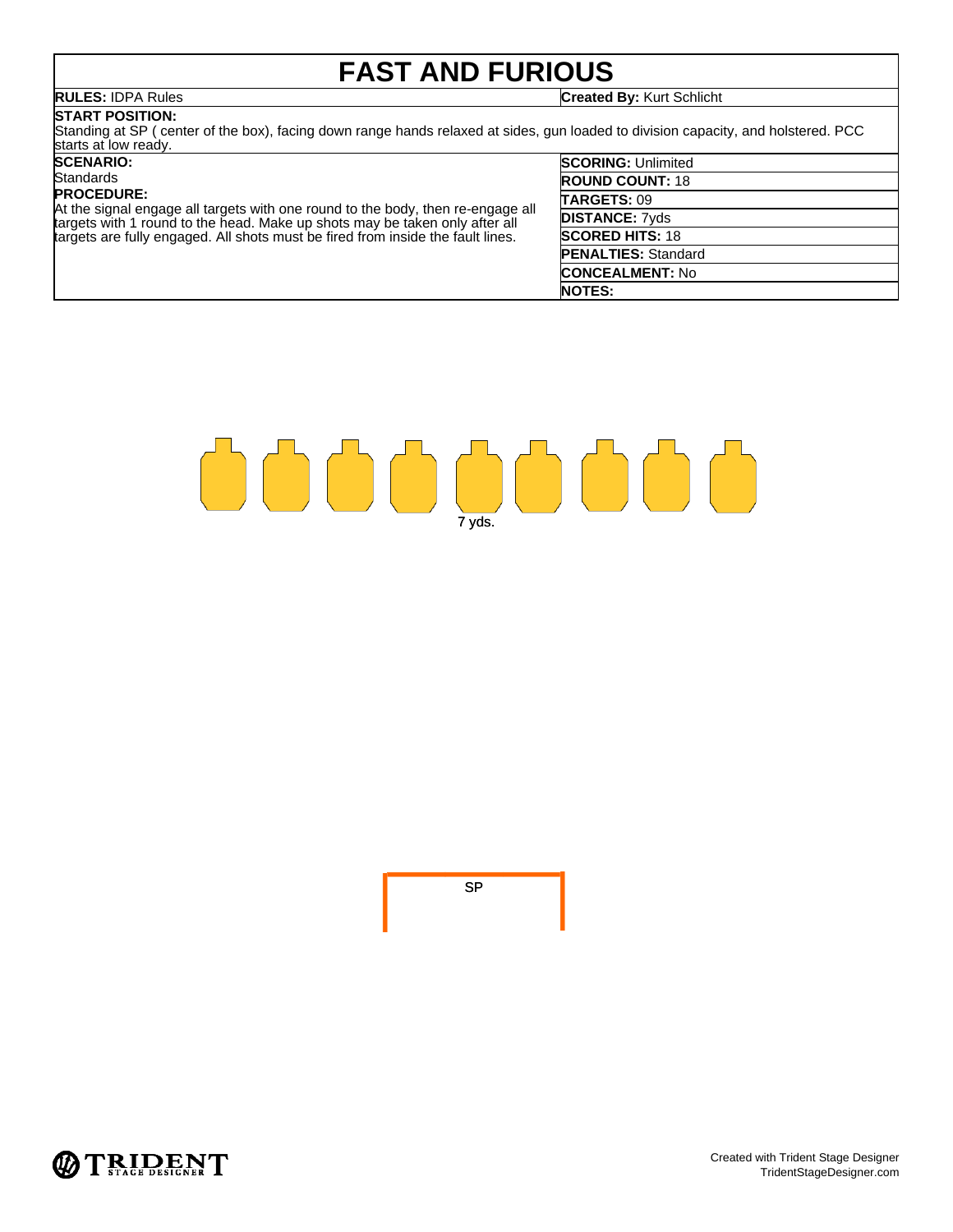## **AMBUSHED**

| <b>AMBUSHED</b>                                                                                                                                                                                                                                                                                                                                                                        |                                  |  |  |
|----------------------------------------------------------------------------------------------------------------------------------------------------------------------------------------------------------------------------------------------------------------------------------------------------------------------------------------------------------------------------------------|----------------------------------|--|--|
| <b>RULES: IDPA Rules</b>                                                                                                                                                                                                                                                                                                                                                               | <b>Created By: Kurt Schlicht</b> |  |  |
| <b>ISTART POSITION:</b><br>Standing at SP gun loaded to division capacity, holstered, and concealed, hands relaxed at sides. PCC starts at low ready.                                                                                                                                                                                                                                  |                                  |  |  |
| <b>SCENARIO:</b><br>You are in the local park when an armed gang decides to replenish their coffers<br>by robbing everyone and leaving no witnesses. Follow the path to safety.<br><b>PROCEDURE:</b><br>At the signal engage T1 & T2 with two rounds each from retention. Engage all<br>other threats from available cover with 2 rounds each. Activate swinger while<br>moving to P4. | <b>SCORING: Unlimited</b>        |  |  |
|                                                                                                                                                                                                                                                                                                                                                                                        | <b>ROUND COUNT: 18</b>           |  |  |
|                                                                                                                                                                                                                                                                                                                                                                                        | <b>TARGETS: 09</b>               |  |  |
|                                                                                                                                                                                                                                                                                                                                                                                        | <b>DISTANCE: 1-10 yds.</b>       |  |  |
|                                                                                                                                                                                                                                                                                                                                                                                        | <b>SCORED HITS: 18</b>           |  |  |
|                                                                                                                                                                                                                                                                                                                                                                                        | <b>PENALTIES: Standard</b>       |  |  |
|                                                                                                                                                                                                                                                                                                                                                                                        | <b>CONCEALMENT: Yes</b>          |  |  |
|                                                                                                                                                                                                                                                                                                                                                                                        | <b>NOTES:</b>                    |  |  |





 $\sqrt{ }$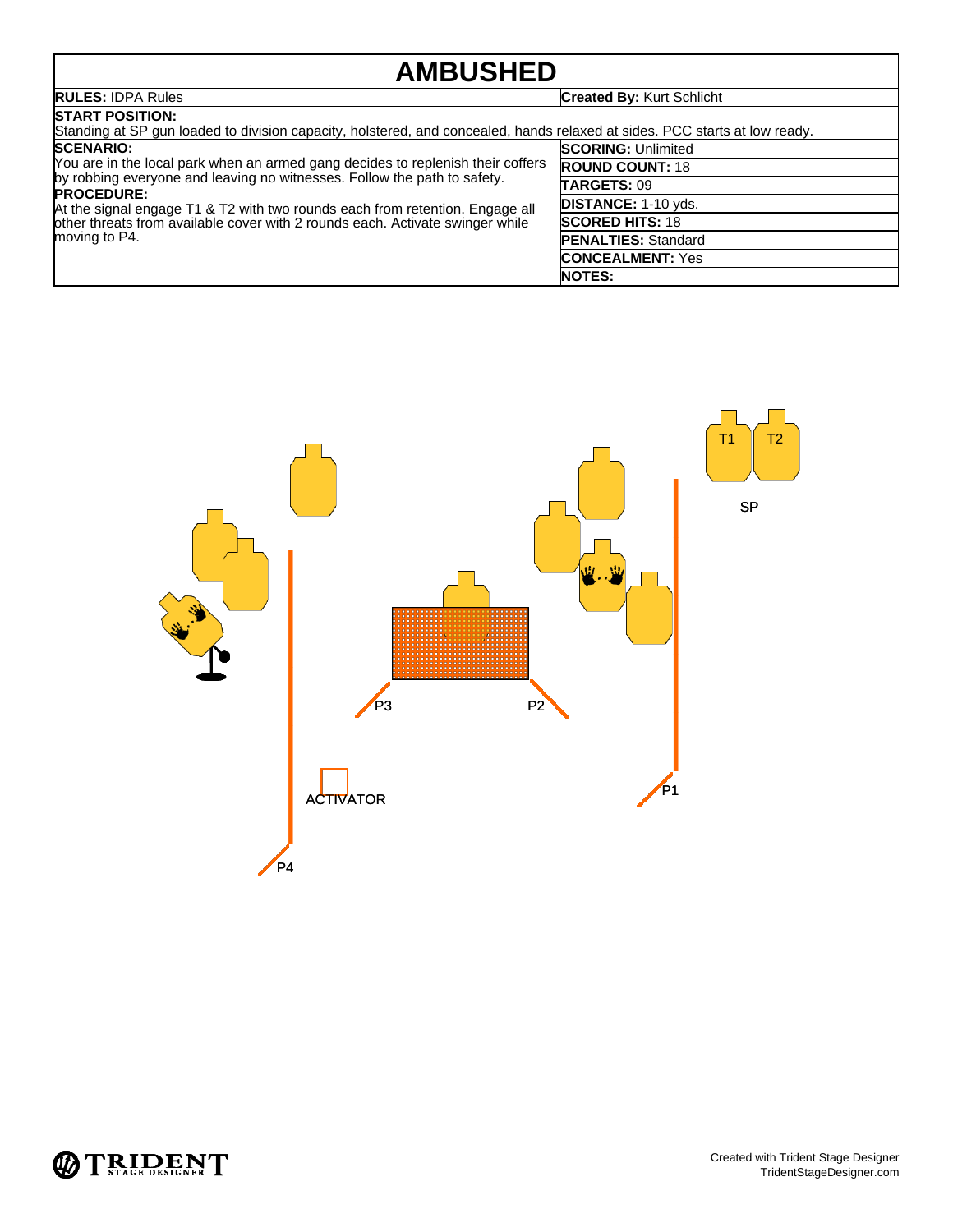## **NAP INTERRUPTED**

**RULES:** IDPA Rules **Created By:** Kurt Schlicht

## **START POSITION:**

Sitting in the chair, hands on your knees, gun loaded to division capacity, and holstered. PCC starts with rifle on coffee table, muzzle pointed at the berm.

### **SCENARIO:**

| <b>SCENARIO:</b>                                                                                                                              | <b>SCORING: Unlimited</b>     |
|-----------------------------------------------------------------------------------------------------------------------------------------------|-------------------------------|
| You are engaging in your most important activity of the day, the afternoon nap,                                                               | <b>ROUND COUNT: 16</b>        |
| when an armed home invasion takes place. You overhear one of them say<br>thay're after your new CZ!! Defend you castle and save your new toy. | TARGETS: 08                   |
| <b>PROCEDURE:</b>                                                                                                                             | <b>DISTANCE: 5 - 10 yards</b> |
| At the signal engage visible threats then clear the building using available cover.                                                           | <b>SCORED HITS: 16</b>        |
|                                                                                                                                               | <b>PENALTIES: Standard</b>    |
|                                                                                                                                               | <b>CONCEALMENT: No</b>        |
|                                                                                                                                               | <b>NOTES:</b>                 |



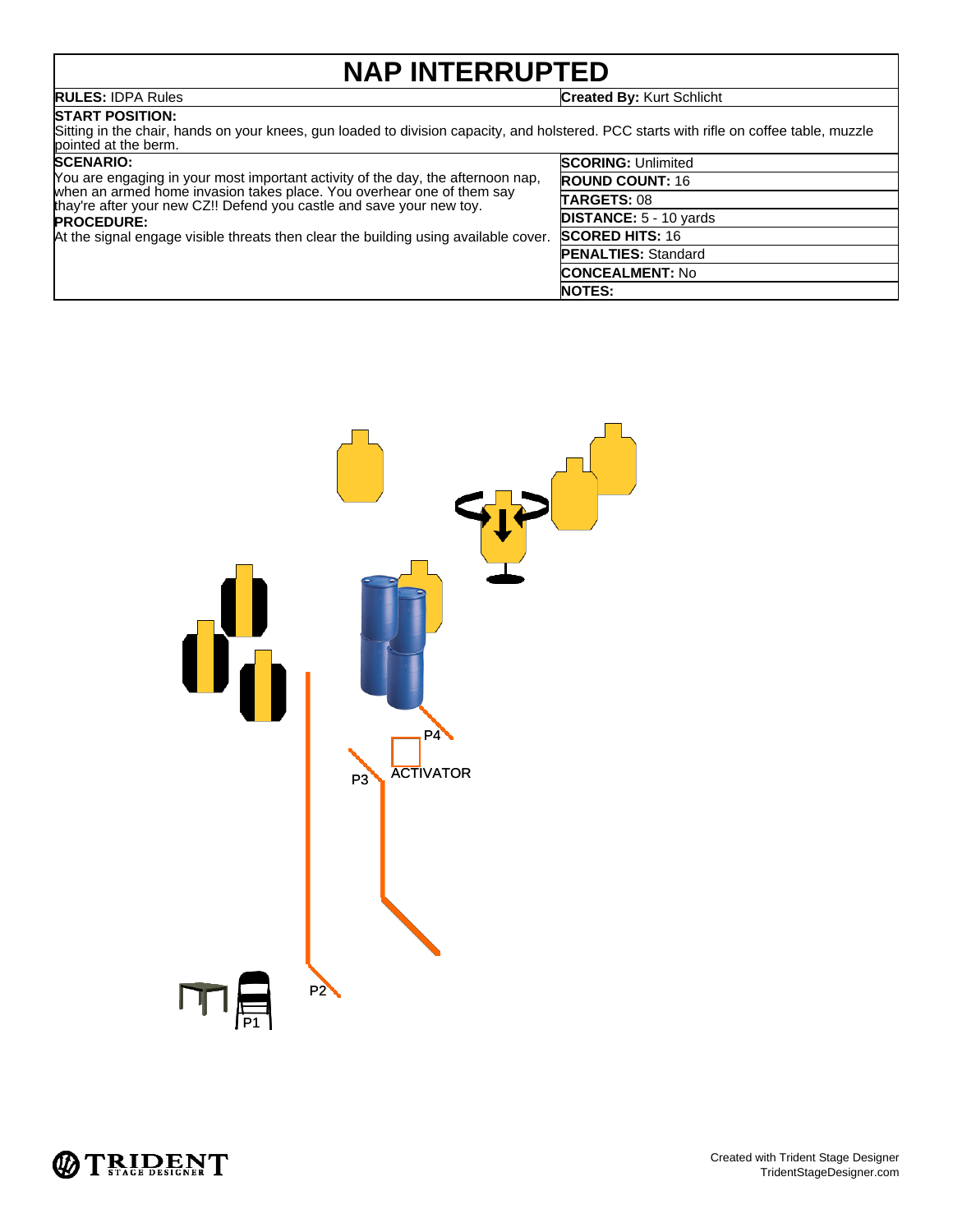# **WORK IT OUT**

| <b>WORK IT OUT</b>                                                                                                                                                                                                                                                                                                                                   |                                  |  |  |
|------------------------------------------------------------------------------------------------------------------------------------------------------------------------------------------------------------------------------------------------------------------------------------------------------------------------------------------------------|----------------------------------|--|--|
| <b>RULES: IDPA Rules</b>                                                                                                                                                                                                                                                                                                                             | <b>Created By: Kurt Schlicht</b> |  |  |
| <b>ISTART POSITION:</b><br>Standing at P1 gun loaded to division capacity, holstered, and concealed, hands relaxed at sides. PCC starts at low ready.                                                                                                                                                                                                |                                  |  |  |
| <b>SCENARIO:</b><br>While standing at the coffee machine you hear loud yelling and commands, and<br>realize terrorists are attacking. Save yourself and your co-workers.<br><b>PROCEDURE:</b><br>At the signal engage visible targets in priority, then continue to engage threats as<br>they appear per IDPA rules as you fight your way to safety. | <b>SCORING: Unlimited</b>        |  |  |
|                                                                                                                                                                                                                                                                                                                                                      | <b>ROUND COUNT: 18</b>           |  |  |
|                                                                                                                                                                                                                                                                                                                                                      | <b>TARGETS: 09</b>               |  |  |
|                                                                                                                                                                                                                                                                                                                                                      | <b>DISTANCE: 5 - 15yds.</b>      |  |  |
|                                                                                                                                                                                                                                                                                                                                                      | <b>SCORED HITS: 18</b>           |  |  |
|                                                                                                                                                                                                                                                                                                                                                      | <b>PENALTIES: Standard</b>       |  |  |
|                                                                                                                                                                                                                                                                                                                                                      | <b>CONCEALMENT: Yes</b>          |  |  |
|                                                                                                                                                                                                                                                                                                                                                      | <b>NOTES:</b>                    |  |  |





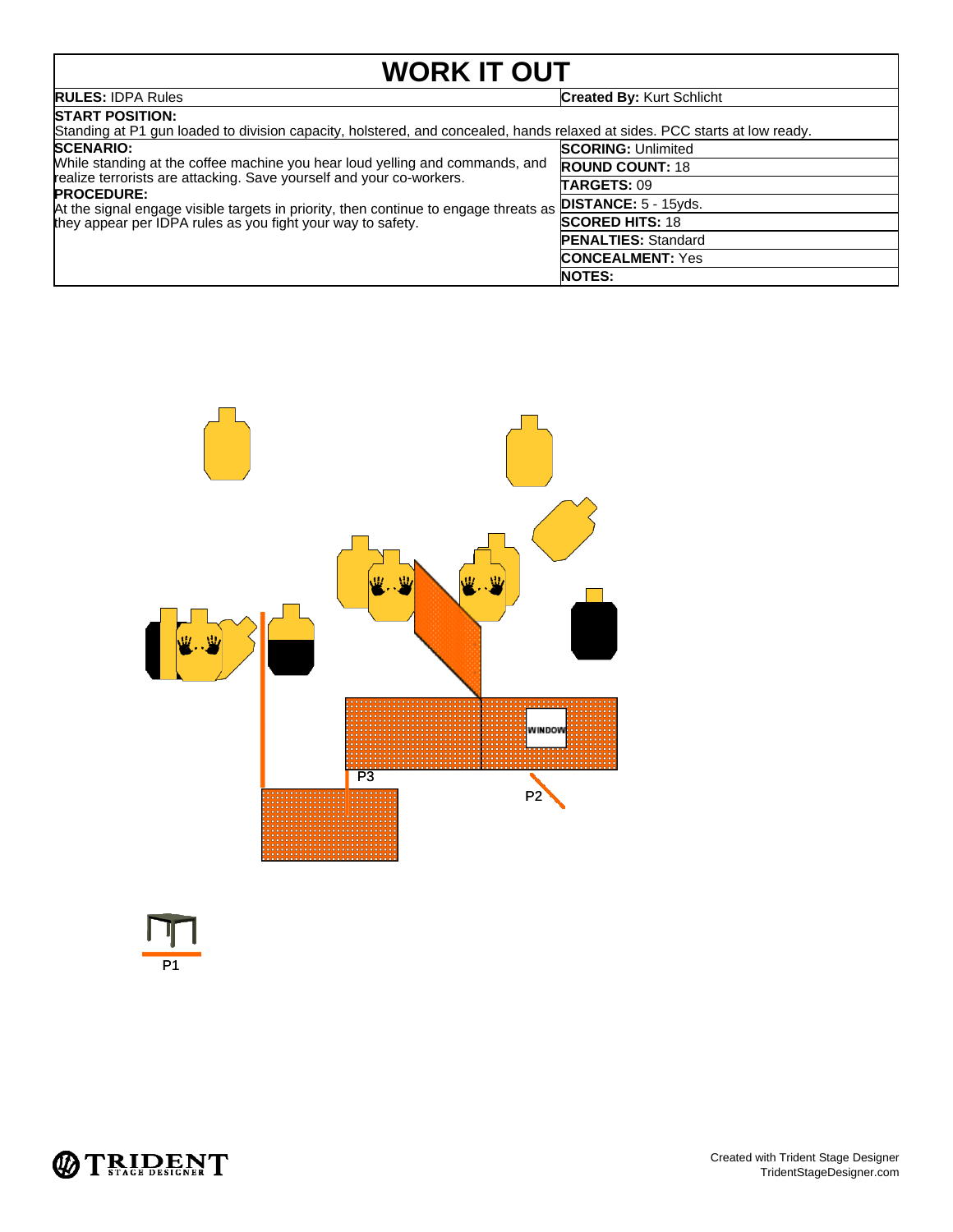# **RIB ROBBERS**

**RULES:** IDPA Rules **Created By:** Kurt Schlicht

## **START POSITION:**

Standing at SP gun loaded to division capacity, holstered, and concealed, holding BBQ tools in both hands. PCC starts with rifle on the talble pointing down range.

| <b>SCENARIO:</b>                                                                                                                                                                                                                                                                                           | <b>SCORING: Unlimited</b>  |
|------------------------------------------------------------------------------------------------------------------------------------------------------------------------------------------------------------------------------------------------------------------------------------------------------------|----------------------------|
| You are grilling in your back yard when you realize you are being overrun by<br>armed bad guys after your ribs.<br>Protect the ribs and feed yourself and your family.<br><b>PROCEDURE:</b><br>At the signal drop the BBQ tools and engage threat targets with 2 rounds each<br>utilizing available cover. | <b>ROUND COUNT: 18</b>     |
|                                                                                                                                                                                                                                                                                                            | <b>TARGETS: 09</b>         |
|                                                                                                                                                                                                                                                                                                            | <b>DISTANCE: 1-7 yds.</b>  |
|                                                                                                                                                                                                                                                                                                            | <b>SCORED HITS: 18</b>     |
|                                                                                                                                                                                                                                                                                                            | <b>PENALTIES: Standard</b> |
|                                                                                                                                                                                                                                                                                                            | <b>CONCEALMENT: Yes</b>    |
|                                                                                                                                                                                                                                                                                                            | <b>NOTES:</b>              |